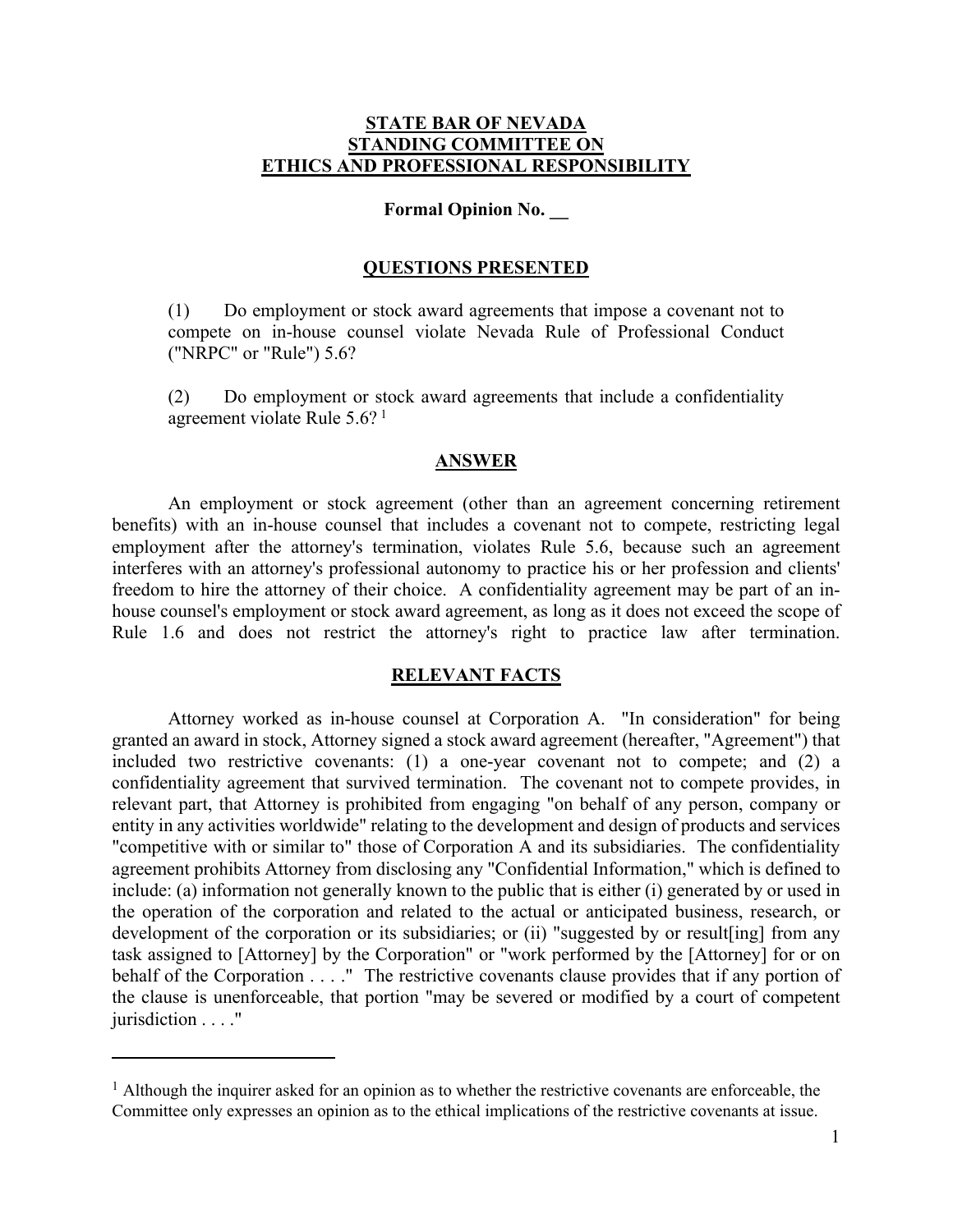After years of service, Attorney was terminated by Corporation A and thereafter offered a position as in-house counsel for Corporation B. Corporation B is engaged in the same or similar business as Corporation A. Corporation A seeks to enforce the restrictive covenants, including the non-compete clause.

### **DISCUSSION**

#### **Rule 5.6 and Its Purpose.**

Rule 5.6 provides, in relevant part, that an attorney:

[S]hall not participate in offering or making [an] . . . employment, or other similar type of agreement that restricts the right of a lawyer to practice after termination of the relationship, except an agreement concerning benefits upon retirement. . . .

NRPC 5.6(a).

Nevada's Rule 5.6 is identical to ABA Model Rule of Professional Conduct ("Model Rule") 5.6. Comment 1 to Model Rule 5.6 makes clear that the rule has a dual purpose: (1) preserving the attorney's professional autonomy; and (2) preserving the client's freedom to hire the attorney of its choice.<sup>2</sup>

Rule 5.6 permits only restrictions incident to provisions concerning retirement benefits for service with the firm. NRPC 5.6(a); comment 1 to Model Rule 5.6. The rationale behind the retirement benefits exception is that, when an attorney receives full retirement benefits, there is an assumption the lawyer "is truly retiring from practice" and may be required "to stay retired" as a condition of receiving benefits. Annotated Model Rules of Professional Conduct 466-67 (4th ed. 1999). Thus, an agreement that conditions retirement income, in part, on the attorney substantially ceasing active practice may be a "bona fide retirement plan that complies with Rule 5.6(a)." *Hoff v. Mayer, Brown & Platt*, 772 N.E.2d 263, 266, 269 (Ill. App. 2002). But, as the ABA has cautioned, to come under the exception, the restriction must affect "benefits that are available only to a lawyer who is in fact retiring from the practice of law, and cannot impose a forfeiture of income already earned by the lawyer." ABA Comm. on Ethics and Prof'l Responsibility, Formal Op. 06-444 (2006).

Here, the Agreement appears to be part of a compensation structure.<sup>3</sup> None of its terms suggests that the Agreement was for retirement benefits. Therefore, the retirement benefits exception is not at issue here.

<sup>&</sup>lt;sup>2</sup> The preamble and comments to the Model Rules "may be consulted for guidance in interpreting and applying the Nevada Rules of Professional Conduct." NRPC 1.0A; *see also Palmer v. Pioneer Inn. Assocs., Ltd.*, 118 Nev. 943, 949, 59 P.3d 1237, 1241 (2002) (consulting ABA comments for guidance on (former) S.C.R. 150(2) and citing cases doing so previously).

<sup>&</sup>lt;sup>3</sup> The Committee received only a one-page abstract of the Agreement and therefore assumes, for the purpose of rendering this Opinion, that the Agreement is not an "agreement concerning benefits upon retirement."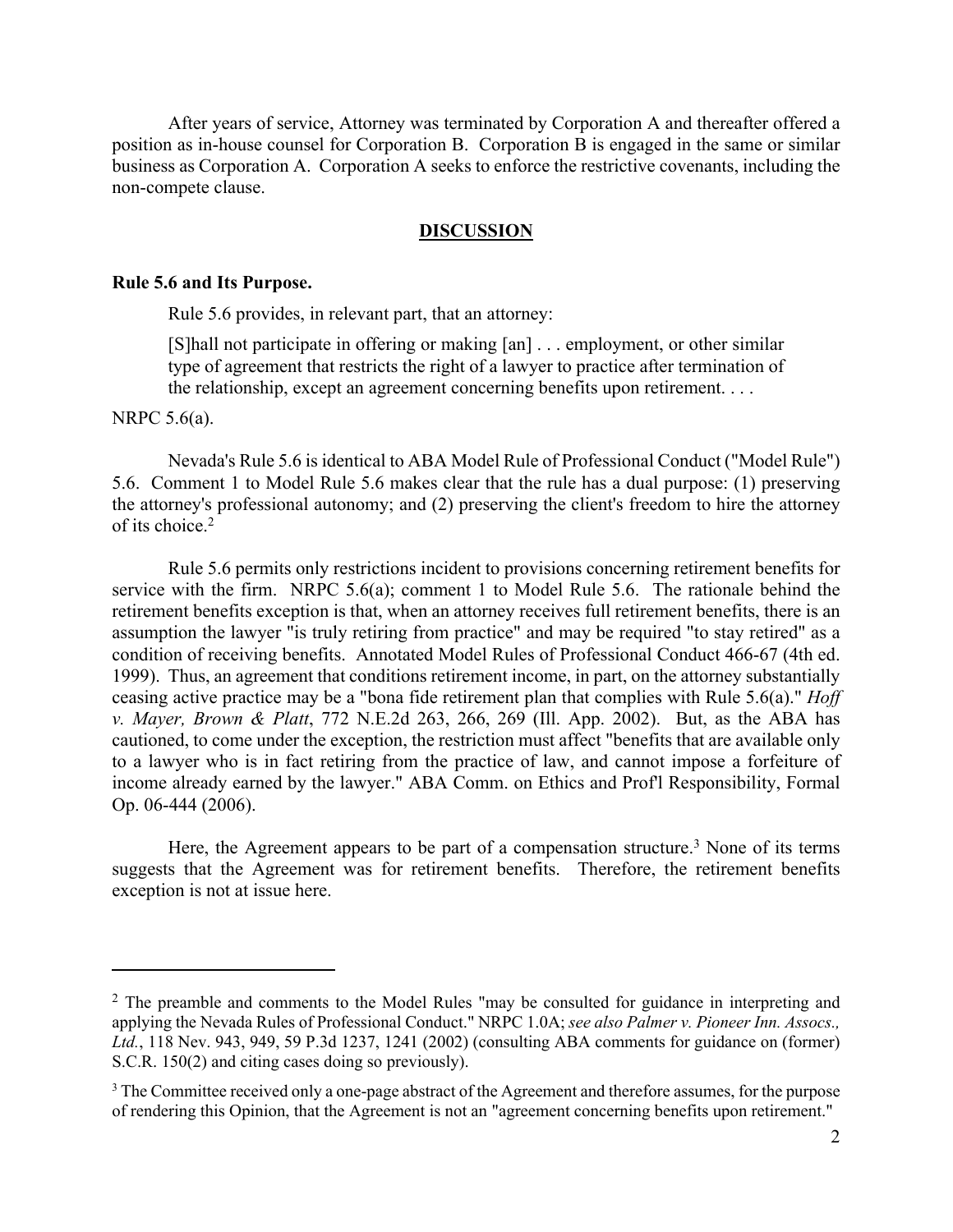#### **Rule 5.6 Applies to In-House Counsel.**

All attorneys admitted to practice in Nevada are subject to Nevada's Rules of Professional Conduct. *See* NRPC 8.5. Even attorneys who are licensed elsewhere, but are admitted in Nevada for the limited practice of exclusive employment with a business entity as in-house counsel, are subject to Nevada's Rules of Professional Conduct. *See* S.C.R. 49.10(2)(a)(6) (requiring an attorney applying for the limited practice as in-house counsel to agree "to be subject to the jurisdiction of the courts of this state with respect to the law of this state governing the conduct of attorneys. . ..").

Rule 5.6 contains no language limiting its application to agreements among attorneys in law firm settings: The Rule more generally prohibits lawyers from participating "in offering *or making*" an employment agreement that restricts the attorney's right to practice. NRPC 5.6 (emphasis added). Thus, as the ABA Committee on Ethics and Professional Responsibility concluded more than twenty years ago, Rule 5.6 both prohibits in-house (or outside) counsel from offering, and prohibits lawyers from accepting, in-house employment that restricts the in-house attorney from representing anyone against the corporation in the future. ABA Comm. on Ethics and Prof'l Responsibility, Formal Op. 94-381 (1994). "Just as in the partnership situation, restricting a lawyer from ever representing one whose interests are adverse to a former client would impermissibly restrain a lawyer from engaging in his profession." *Id.; see also* ABA Comm. on Ethics and Prof'l Responsibility, Informal Op. 1301 (March 25, 1975) (reasoning under a predecessor rule that the ethical considerations are the same whether the attorney is in private practice or serving as in-house counsel).

# **The Covenant Not to Compete Violates Rule 5.6.**

By its terms, Rule 5.6 is limited to covenants not to compete that restrict the "practice" of law. NRPC 5.6. Thus, Rule 5.6 is not implicated if a company prohibits in-house attorneys from accepting a *non*-legal position with a competitor. *See*, *e.g.,* Conn. Bar Ass'n Comm. on Prof. Ethics, Informal Op. No. 02-05 (2002) (concluding that Rule 5.6 does not limit otherwise permissible restrictions on activities other than the practice of law).

The non-compete clause of the Agreement, however, does not distinguish between legal and non-legal work: It prohibits—without limitation—Attorney from engaging in "*any* activities" relating to the same business of the corporation and its subsidiaries. To the extent this restriction addresses and limits Attorney's practice of law—and by its unqualified terms, it does—it violates Rule 5.6. The majority of state bar committees have concluded likewise. *See, e.g*., Conn. Bar Ass'n Comm. on Prof'l Ethics, Informal Op. 02-05 (Feb. 26, 2002); N.J. Advisory Comm. on Prof'l Ethics, Op. 708 (2006).<sup>4</sup>

<sup>4</sup> Ethics opinions issued elsewhere on similar issues may serve as guidance for interpreting Nevada Rules of Professional Conduct. *See Palmer*, 118 Nev. at 951-58, 59 P.3d at 1243-48 (canvassing the law in various states on the interpretation and application of (former) S.C.R. 182 and Model Rule 4.2 before adopting the "managing-speaking agent test" articulated by the Washington Supreme Court in *Wright by Wright v. Group Health Hospital*, 691 P.2d 564 (Wash. 1984)).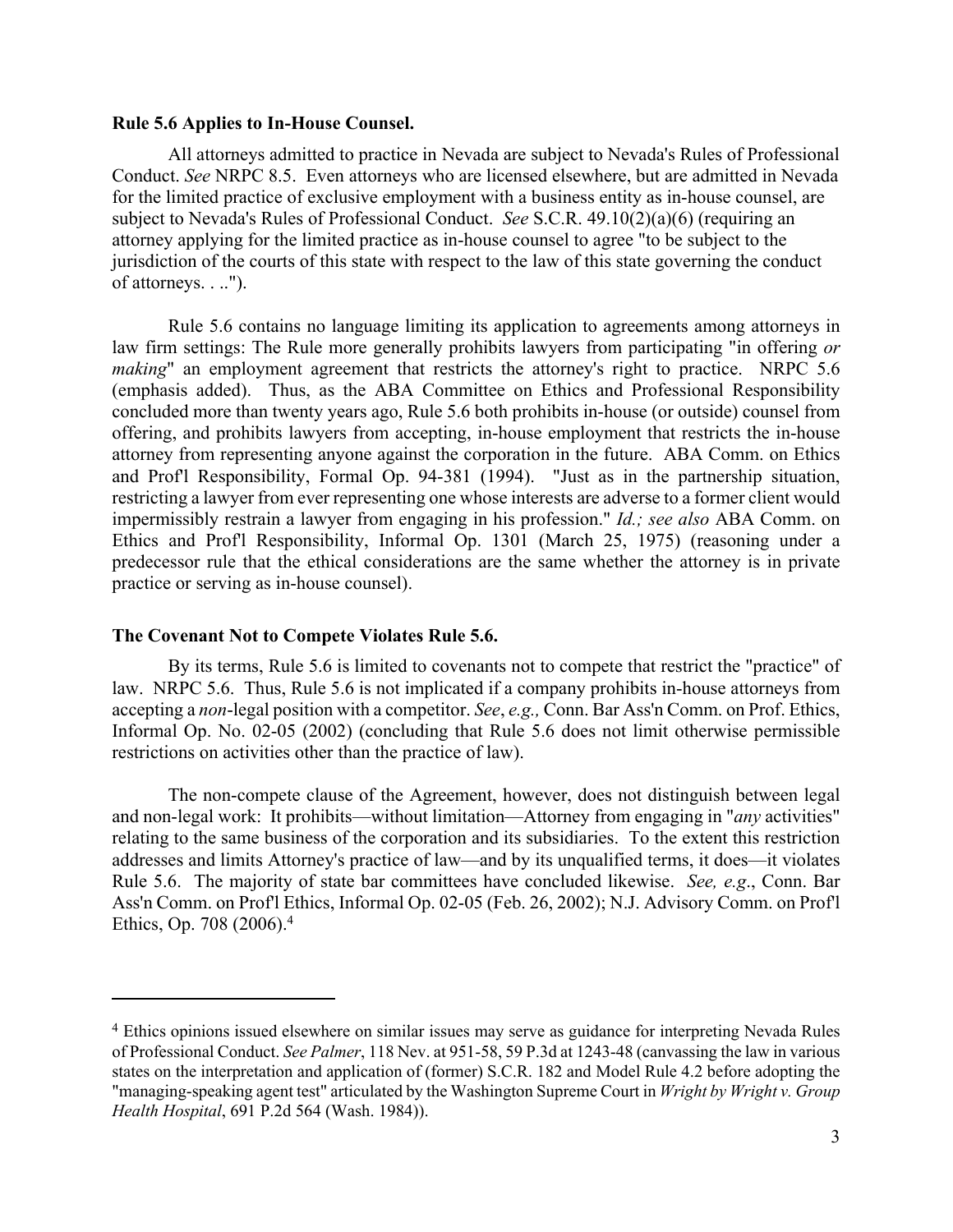It makes no difference that the restrictive covenants provision at issue concludes by saying that a court may modify or sever any portion of the clause the court deems unenforceable. This generic severance clause does not eliminate the ethical violation because it: (1) requires court action; and (2) does not specifically address Rule 5.6.

The Committee believes that compliance with Rule 5.6 requires either a carve-out in the non-compete clause itself or a separate, specific "savings clause" that recognizes Rule 5.6 and requires the non-compete clause to be interpreted consistent with that Rule. *See* Wash. State Bar Advisory Op. 2100 (2005) (concluding that the broad non-compete clause did not implicate Rule 5.6 because it was followed by an express qualification that, "[a]s it relates to the practice of law, this provision shall be interpreted consistent with the Washington RPCs . . . including RPCs 5.6, 1.9, and 1.6.").

# **1. The Agreement Does Not Come Within a Recognized Exception.**

 Some courts have held that partnership agreements attaching reasonable economic consequences to a departing attorney's right to compete do not violate Rule 5.6. For example, in *Howard v. Babcock*, 863 P.2d 150, 151 (Cal. 1994), a law firm's partnership agreement provided that an attorney who withdrew from the firm before the retirement age of 65 and competed with the firm would have to forego certain contractual withdrawal benefits. The California Supreme Court concluded that a partnership agreement "imposing a reasonable toll on departing partners who compete with the firm is enforceable," because such agreement:

. . . **does not restrict the practice of law**. **Rather, it attaches an economic consequence** to a departing partner's unrestricted choice to pursue a particular kind of practice.

*Howard*, 863 P.2d at 151 (emphasis added).

Similarly, in *Fearnow v. Ridenour, Swenson, Cleere & Evans*, *P.C*., 138 P.3d 723, 725 (Ariz. 2006), the Arizona Supreme Court held that a shareholder agreement requiring a departing lawyer to forego his stock at no compensation should the attorney thereafter compete with the firm does not violate its version of NRPC 5.6, but should be evaluated, like any other covenant not to compete, based on reasonableness. The Arizona Supreme Court found "the reasoning of *Howard* compelling," and observed:

Neither ER 5.6 nor prior ABA opinions, however, expressly deals with agreements that do not restrict a lawyer's right to practice or compete, but rather impose **only some financial disincentive for doing so**.

*Id*. at 726 (emphasis added); *see also McCroskey, Feldman, Cochrane & Brock, PC v. Waters*, 494 N.W.2d 826 (Mich. Ct. App. 1992) (upholding non-compete that merely attached financial consequences on departure in form of requiring attorney to pay costs and a percentage of fees generated).

Here, by contrast, the Agreement contains an outright and upfront prohibition to compete with the Corporation for a period of one year after Attorney ceases to be employed "in consideration of the granting of the Award." Moreover, the restrictive covenant applies whether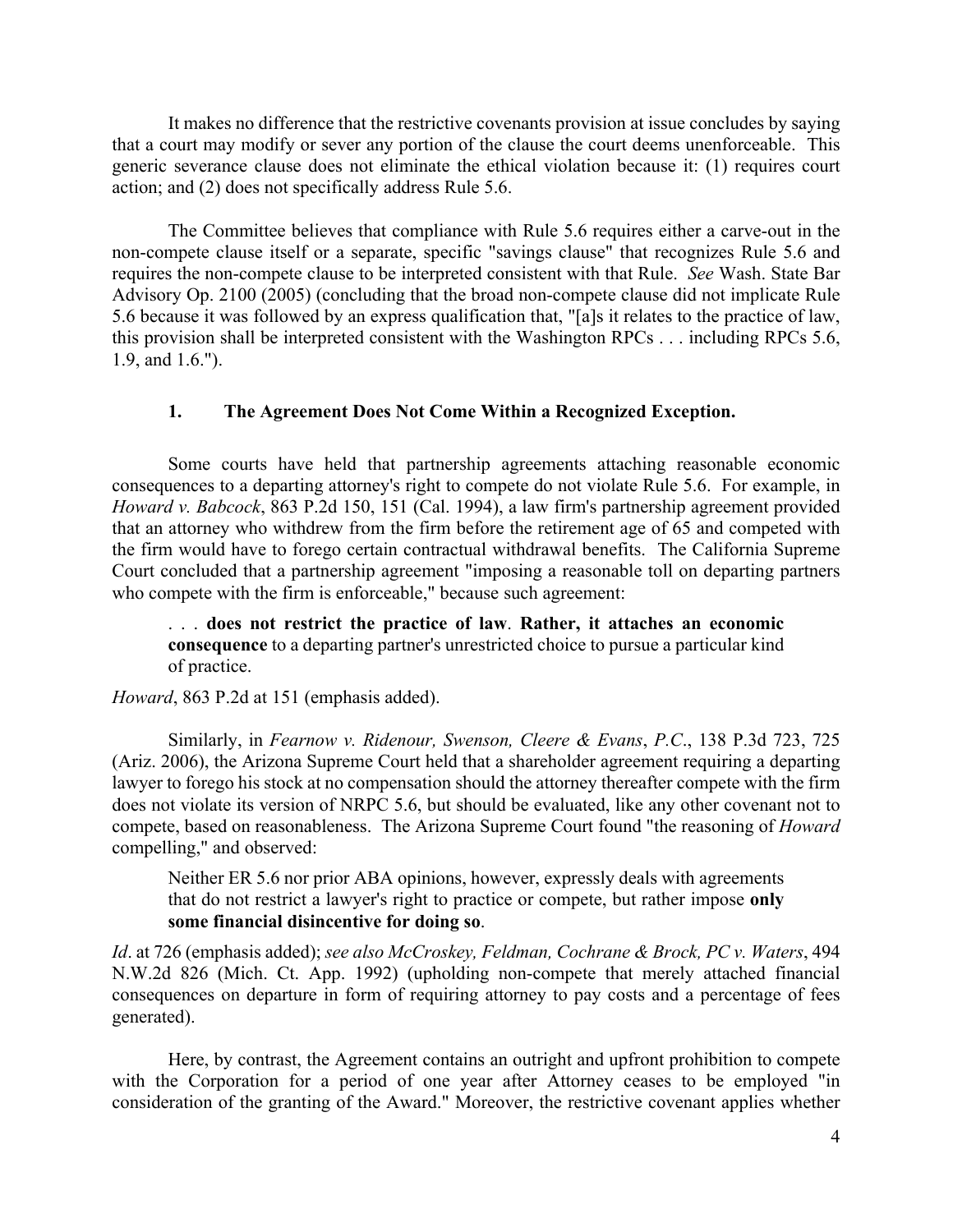Attorney voluntarily leaves or is terminated by the corporation. By its terms, therefore, the covenant not to compete does not merely provide for a financial disincentive—*e.g*., a requirement to give up a percentage of stock should Attorney choose to leave—rather, it conditions the stock award itself upon the lawyer not competing with the corporation for a year. This violates Rule 5.6 and makes the clause unenforceable. *Accord Cohen v. Lord, Day & Lord*, 75 N.Y. 2d 95, 96, 550 N.E.2d 410 (1989) (holding unenforceable a law firm partnership agreement that conditioned payment of earned, but uncollected, revenues upon a withdrawing partner's agreement to refrain from practicing law in competition with the firm).

Because the covenant not to compete broadly prohibits the Attorney's right to practice and the client's right to retain the attorney, and no exception applies, the Agreement violates NRPC 5.6.

# **2. The Confidentiality Agreement Is Too Broad and also Violates Rule 5.6.**

Confidentiality agreements have been upheld under attorney rules of professional conduct as long as the agreements do not restrict an attorney's right to practice and are not broader than the obligations imposed in Model Rule 1.6. *See, e.g*., N.Y. Comm. on Prof'l Ethics, Op. 858 (March 17, 2011). For all practical purposes, a lawyer's duty of confidentiality is already very broad: lawyers "shall not reveal information relating to representation of a client . . . . " NRPC 1.6(a). The "confidentiality rule applies not only to matters communicated in confidence *by the client* but also to *all information* relating to the representation, whatever its source." ABA comment 3 to Model Rule 1.6 (emphasis added); *accord* Nev. State Bar Standing Comm. on Ethics and Prof'l Responsibility Formal Op. 41 (June 24, 2009)("**ALL** information relating to the representation of the client" is confidential under NRPC 1.6) (emphasis in the original); *see also* Arizona State Bar Ethics Op. 95-04 (April 1995) ("Clearly, *any* lawyer . . . has an ethical obligation not to divulge . . . confidential communications, information and secrets imparted to him by his client or otherwise obtained in the course of the representation of the client. That obligation outlasts the term of the attorney-client relationship.").

# The ABA agrees:

[T]he avowed purpose of the restrictive covenant under consideration—protection of confidences and secrets—is already assured, given expected adherence to the Code of Professional Responsibility, and therefore the covenant appears superfluous.

# ABA Informal Op. 1301 (March 25, 1975).

Therefore, "to further limit the [in-house] lawyer's future employment, by contract, cannot be reconciled with his professional standing and position." *Id.; accord* N.Y. State Bar Ass'n Comm. on Professional Ethics Opinion 858 (March 17, 2011) (an otherwise valid confidentiality agreement may extend staff attorneys' confidentiality obligations "after their employment ends" if the agreement makes clear that the "confidentiality obligations[1] do not restrict the staff attorney's right to practice law after termination and [2] do not expand the scope of the staff attorney's duty of confidentiality under the Rules").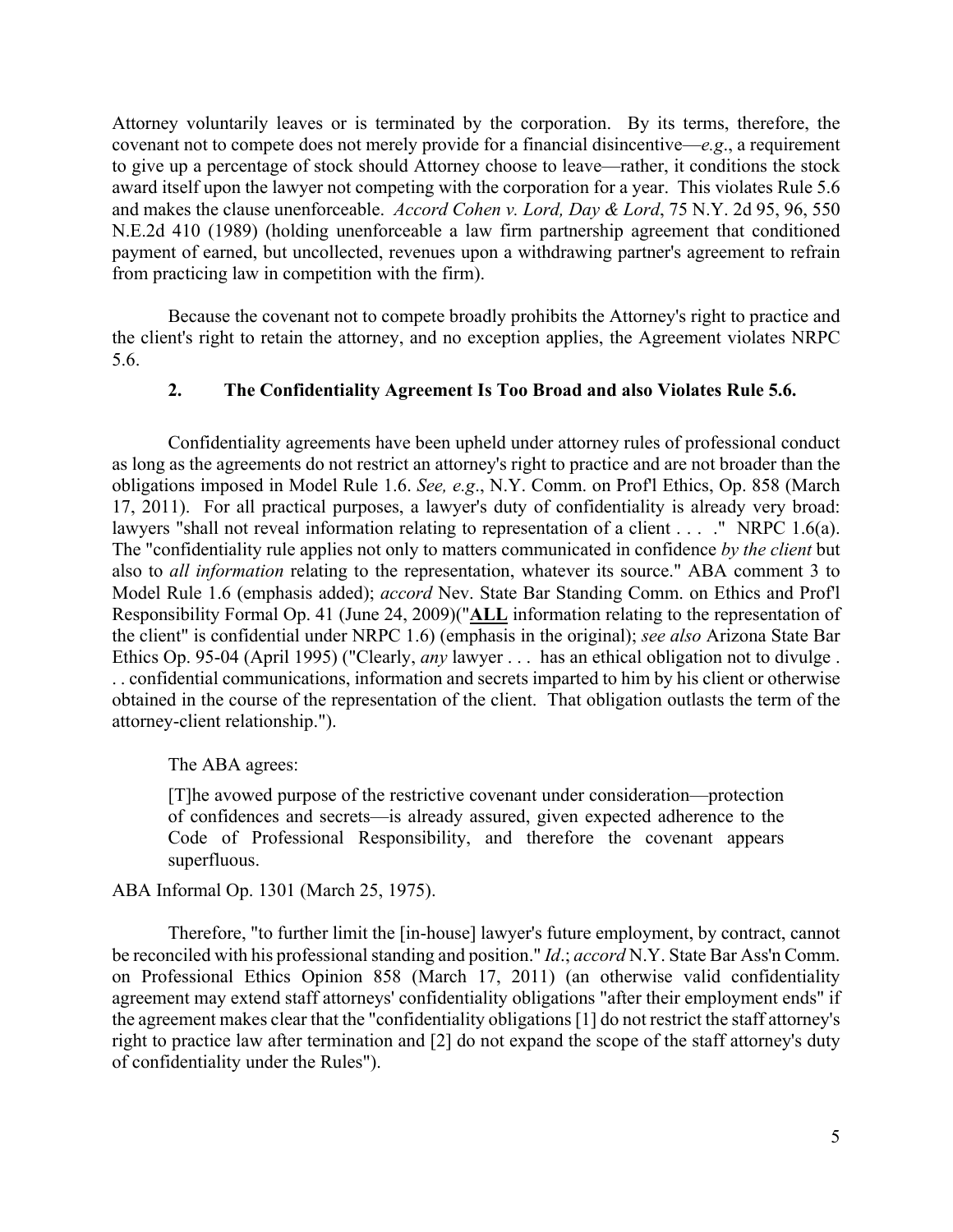Even without a confidentiality agreement, attorneys employed as in-house counsel are already subject to an ethical obligation to refrain from: (1) using confidential information relating to the representation of a former client to that client's disadvantage; and (2) revealing information relating to the former client's representation. *See* NRPC 1.9 (c). Thus, in-house counsel's right to practice and their client's choice to employ them under Rule 5.6 is subject to in-house counsel's obligations to their former clients under Rule 1.9.

Here, the first part of the confidentiality agreement does not raise ethical issues because it addresses confidential business information, such as trade secrets and customer lists, which is something a company should be permitted to protect. However, the second part requires the Attorney to keep confidential all information suggested by or resulting from *any* task assigned to Attorney or "work performed by the [Attorney] for or on behalf of the Corporation . . . ." The confidentiality agreement thus not only prohibits Attorney from revealing information relating to the representation of a client—an ethical obligation already assured by Rule 1.6 and Rule 1.9(c)(2)—but would also prohibit Attorney from using or disclosing, for example, any legal research conducted for the corporation, or legal knowledge Attorney acquired from "any task" assigned to Attorney. This unduly and unnecessarily expands the scope of Rule 1.6 and Rule 1.9, and violates Rule 5.6 because it restricts Attorney from using his legal knowledge and skills. To avoid this result, companies may obtain the same protection by including a savings clause like the one at issue in New York State Bar Committee Opinion 858, *supra*, which provided that the confidentiality agreement is to be interpreted consistent with the Rules of Professional Conduct and "shall not expand the scope" of an attorney's confidentiality obligations under such rules.

### **CONCLUSION**

The Committee concludes that the Agreement's covenant not to compete and confidentiality clause violate Rule 5.6. The covenant not to compete violates Rule 5.6, because it is unqualified, not limited to non-legal work, and therefore impermissibly restricts the Attorney's practice of law and Corporation B's freedom to hire the Attorney. The confidentiality agreement exceeds the scope of Rule 1.6 and also interferes with Attorney's right to practice law, because its broad terms prohibit Attorney from using legal knowledge and research acquired as a result of legal tasks performed for Corporation A. The Committee believes that Nevada corporations employing in-house counsel and attorneys accepting employment as in-house counsel in Nevada can avoid ethical violations under Rule 5.6 by adding a savings clause to restrictive covenants that is self-executing, specifically references Rules 5.6, 1.6, and 1.9, and provides that the restrictive covenants are subject to or to be interpreted consistent with these Rules.

**This opinion is issued by the Standing Committee on Ethics and Professional Responsibility of the State Bar of Nevada, pursuant to S.C.R. 225. It is advisory only. It is not binding upon the courts, the State Bar of Nevada, its Board of Governors, any person or tribunal charged with regulatory responsibilities, or any member of the State Bar.**